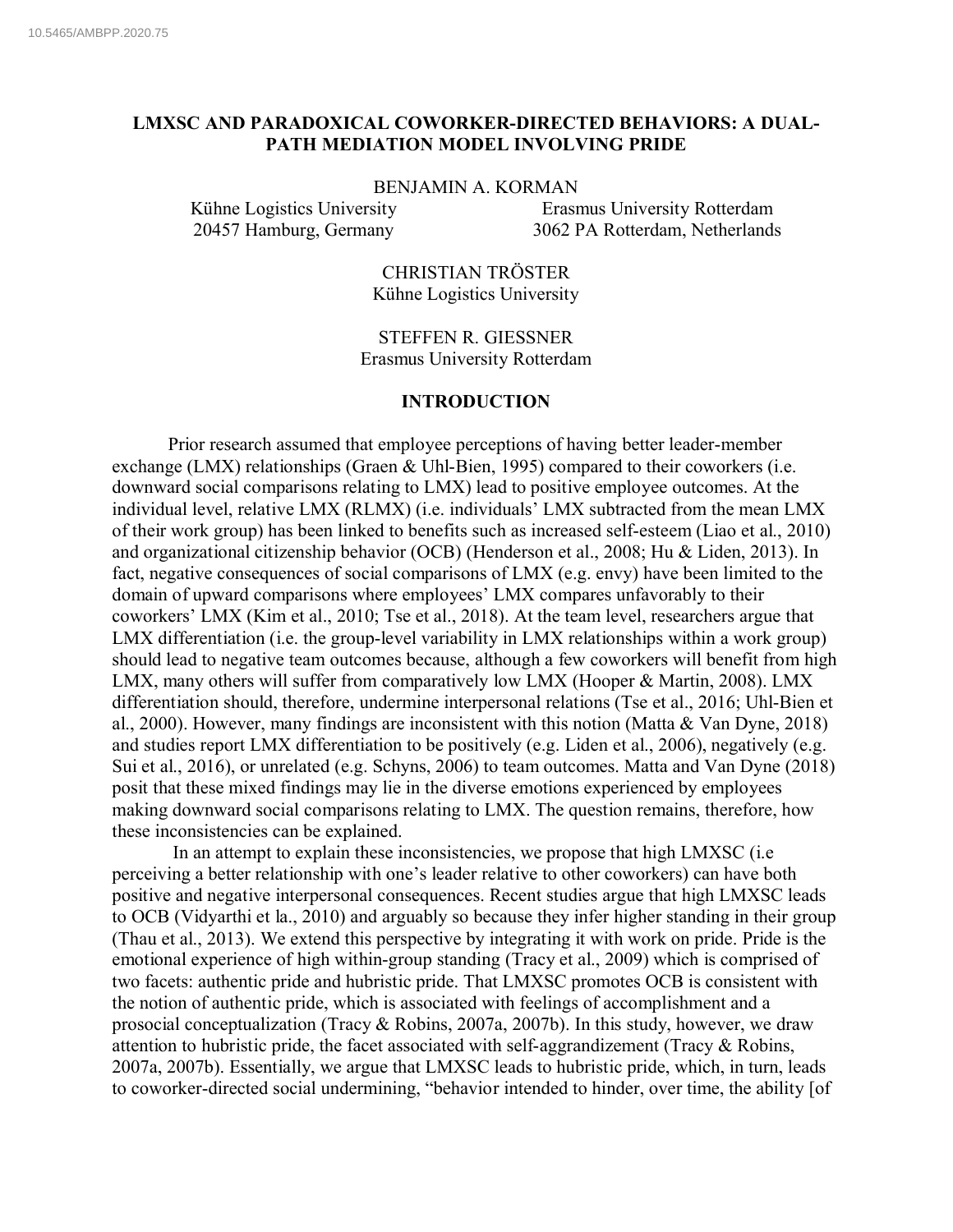coworkers] to establish and maintain positive interpersonal relationships, work-related success, and favorable reputation" (Duffy et al., 2002, p. 332). Thus, while the dual-facet logic of pride explains why people respond with OCB to LMXSC, it also highlights that people may simultaneously respond with social undermining towards their coworkers.

This research has several theoretical implications. First, we advance the literature by showing that LMXSC is associated with coworker-directed social undermining via hubristic pride, thereby offering the first empirical evidence that negative coworker-directed behaviors can arise from high LMXSC. Second, by honing in on the personal experience of LMX variation in teams, we demonstrate that high LMXSC can have both positive and negative interpersonal consequences, thereby helping to explain why LMX differentiation is sometimes positively (e.g. Liden et al., 2006), negatively (e.g. Sui et al., 2016) or unrelated (e.g. Schyns, 2006) to team outcomes. Third, we heed calls for further investigation into emotional mechanisms driving the effects of LMX (Matta & Van Dyne, 2018). By focusing on the authentic and hubristic facets of pride, we introduce an emotion into the LMX literature that has, until now, gone undiscussed.

# **THEORY & HYPOTHESES**

LMX theory is founded on the premise that leaders develop relationships of differing quality with their employees (Graen, 1976). As a result of LMX being a limited resource (Liden et al., 1997), high LMX employees receive greater socioemotional and tangible resources than low LMX employees (Erdogan & Bauer, 2013; Graen & Uhl-Bien, 1995). Consequently, leader treatment is indicative of members' status in the group (Tyler & Blader, 2002) and humans are naturally inclined to evaluate their status relative to other group members (Pettit et al., 2010; Wood, 1996). Since objective standards for what constitute high or low leader treatment are lacking (Folger & Cropanzano, 1998), employees socially compare (Festinger, 1954) with those in their immediate reference group (i.e. coworkers) (Goethals, 1986). Employees engage in LMX-related social comparisons with coworkers to better evaluate their relationship with the leader (Greenberg et al., 2007; Sias & Jablin, 1995).

Recent work by Vidyarthi and colleagues (2010) demonstrates that employees' selfreported levels of LMX relative to their coworkers predicts increased OCB (see also Thau et al., 2013). Using the leader-member exchange social comparison (LMXSC) construct, they propose that high LMXSC employees engage in OCB as a means of reciprocating for their high LMX relative to others (Vidyarthi et al., 2010). This reasoning has been similarly applied by researchers linking relative leader-member exchange (RLMX), operationalized as employees' LMX subtracted from the mean LMX of their work group, to OCB (Henderson et al., 2008). However, this theorizing is limited because it ignores potentially negative, self-interested behavior on behalf of high LMX employees, such as coworker-directed social undermining. Coworker-directed social undermining has been shown to be triggered by social comparisons and status cognitions (Reh, Tröster, Van Quaquebeke, 2017) and, thus, relates to social comparisons of LMX. High LMX employees may feel tempted to engage in self-interested behavior (i.e. social undermining), leading to negative consequences for their organization (Lee et al., 2019). Researchers' focus on the positive aspects of LMX-related downward social comparisons, therefore, has formed a one-sided representation of social comparison in LMX at the individual level. Considering the potential negative aspects of downward social comparisons, such as social undermining, may explain the mixed LMX findings at the group level. Somewhat paradoxically, employees often engage in productive *and* counterproductive work behaviors directed at their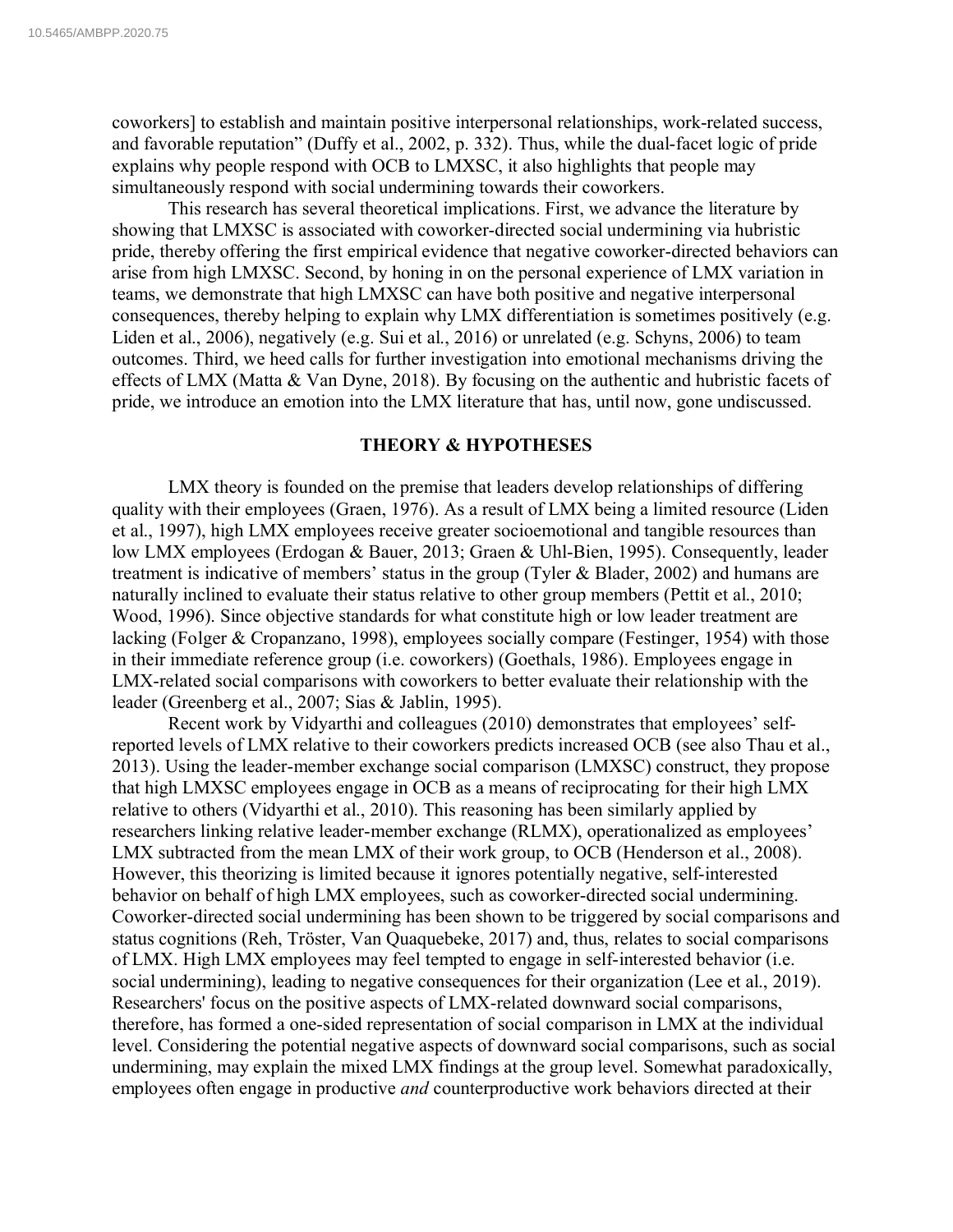coworkers (Dalal et al., 2009). Similarly, we expect that employees engage in OCB and social undermining because they are motivated to both dominate others (hubristic pride) and to gain their recognition and prestige (authentic pride). Thus, we argue that previous inconsistencies involving theorizing on LMX can be explained by recognizing that LMXSC can trigger OCB and social undermining simultaneously.

LMX differentiation, the group-level variability in LMX relationships within a work group (Liden et al., 2006), is grounded in social comparison theory (Anand et al., 2015) and accounts for the social context of the work environment (Liden et al., 2006). Research on LMX differentiation has offered mixed results (Anand et al., 2015; Liden et al., 2006) with some authors reporting positive effects on team performance (Naidoo et al., 2011; Schriesheim et al., 1999) and others reporting a negative relationship between the two constructs (Li & Liao, 2014). Furthermore, both positive and negative effects of LMX differentiation on team commitment have been reported (Le Blanc & González-Romá, 2012; Schyns, 2006). Such contradictory theorizing has led scholars to refer to the LMX differentiation literature as "fragmented and complex" and "lacking a systematic understanding of mechanisms that drive these differential effects" (Matta & Van Dyne, 2018, p. 4).

Matta and Van Dyne (2018) propose that investigations into underlying emotional mechanisms are warranted to better understand the subjective experience of employees LMXrelated social comparisons at the individual level, as well as mixed findings reported at the group level. They suggest that social comparisons relating to LMX can result in diverse emotional experiences leading to different behaviors. Emotions are important for predicting the effects of LMX on employees' coworker-directed behavior because affect makes up one of the four "currencies of exchange" in LMX relationships (Dienesch & Liden, 1986) and the LMX process is an emotional one (Graen & Uhl-Bien, 1995). Scant investigations into negative outcomes of LMX-related social comparisons have attributed them to unfavorable upward social comparisons. Kim, O'Niell and Cho (2010) suggest that differences in LMX among subordinates negatively impact work teams by eliciting negative emotions (e.g. envy) in employees with low LMX relative to their coworkers. Motivated by envy, employees may socially undermine coworkers to "even the score" (Cohen-Charash, 2009; Cohen-Charash & Mueller, 2007; Duffy et al., 2012). Though limited, the LMX literature suggests that negative consequences stem from employees with low LMX compared to their coworkers (e.g. Wang & Li, 2018; Townsend et al., 2000; Tse et al., 2018).

In general, studies on the emotional mechanisms through which perceived differences in LMX affect employee behavior are lacking (Tse et al., 2015) and this similarly applies to positive emotions stemming from LMX-related downward social comparisons. A notable exception is work highlighting self-esteem (a cognition) as a mediator of effects stemming from social comparisons in leadership (Thau et al., 2013). Extending this work to affective correlates of self-esteem (Stanculescu, 2012; Tracy, Cheng, Robins, & Trzesniewski, 2009), we integrate prior theory on the effects of differential LMX with work on pride. Perceiving oneself as having a comparatively better relationship with one's leader (i.e. having high LMXSC) would be expected to result in feelings of pride because leader treatment can be interpreted as symbolizing the employees' social standing in the work group (Tyler, 1989; Tyler & Blader, 2002).

Pride is, however, comprised of two facets, one of which is authentic pride (Tracy  $\&$ Robins, 2007a). Authentic pride is the respect-based, achievement-oriented facet of the emotion associated with feeling accomplished and having a sense of self-worth (Tracy & Robins, 2007a, 2007b). Cheng and her colleagues (2010) suggest that authentic pride evolved to promote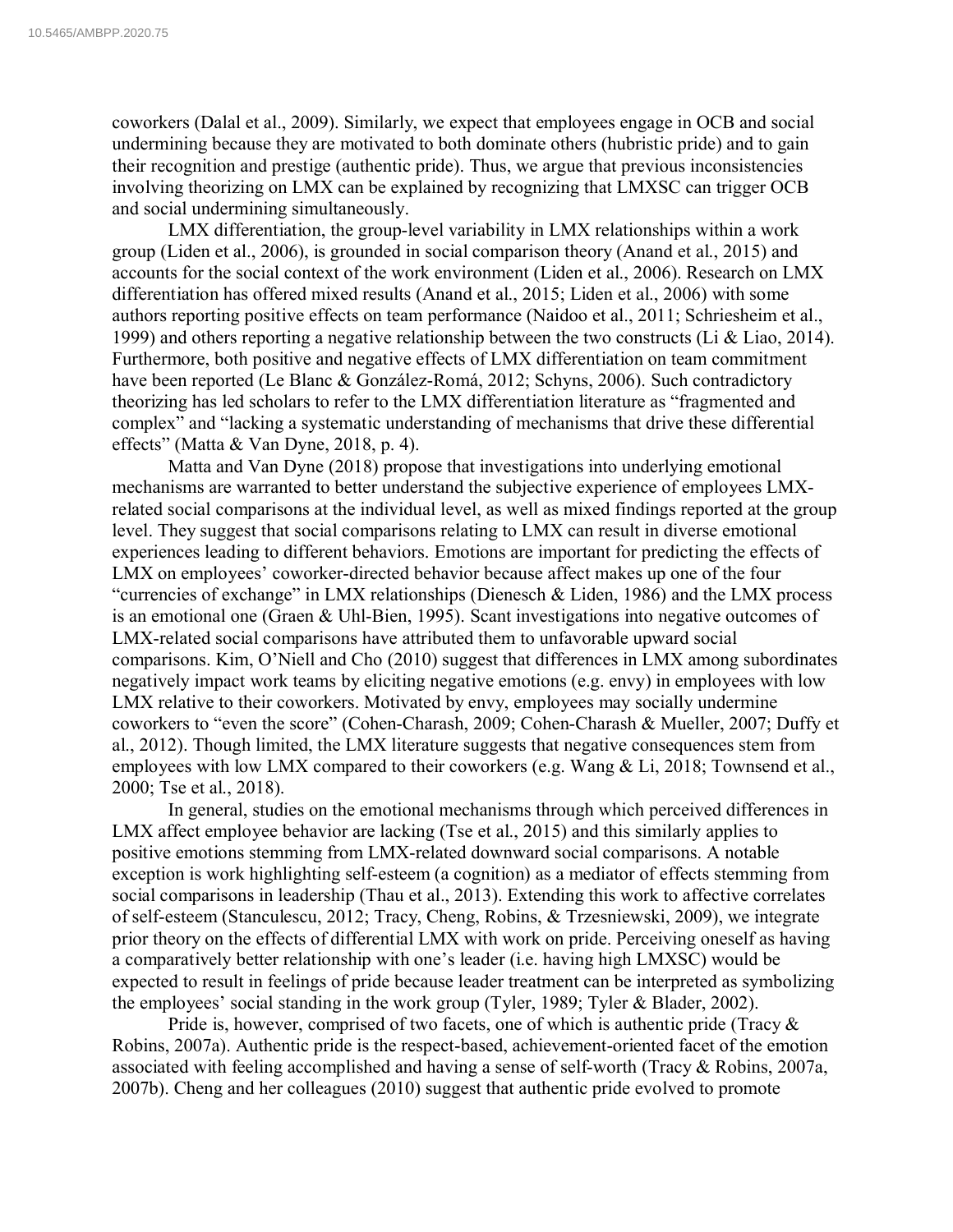prestige, a status acquisition and maintenance strategy in which individuals earn recognition and respect from their peers by sharing their skills and knowledge (Cheng et al., 2013). That is, authentic pride and its associated feelings of confidence and self-worth foster sociability and a willingness to share one's knowledge. Previous findings that LMXSC promotes OCB are consistent with this notion of authentic pride. The other, self-aggrandizing, facet of pride, hubristic pride, on the other hand, is associated with feeling arrogant and pompous (Tracy & Robins, 2007a, 2007b). Cheng and her colleagues (2010) theorized that hubristic pride evolved to promote dominance, a status acquisition and maintenance strategy in which individuals demand status by intimidating other group members (e.g. by taking or withholding resources) (Cheng et al., 2013). That is, hubristic pride and its associated feelings of superiority motivate individuals to demonstrate aggression (e.g. social undermining). This aggression, garners compliance and deference from others (von Rueden et al., 2011). By engaging in social undermining, employees can gain and maintain their within-group rank by hindering and intimidating their coworkers (Duffy et al., 2002, p. 332). We, therefore, propose the following:

*Hypothesis 1: LMXSC has a positive association with coworker-directed social undermining, which is mediated by feelings of hubristic pride.*

#### **STUDY 1**

An online vignette experiment was completed by 600 (54% male) participants located in the United States via Amazon's Mechanical Turk (MTurk). Participants were on average 36.7 years old (*SD* = 10.4), predominantly White (79%), and had on average 16.5 years of work experience  $(SD = 10.8)$ . Furthermore, the majority of participants reported having a bachelor's degree (65%) and all participants reported having full-time employment (outside of MTurk).

Participants were randomly assigned to one of two experimental conditions (low vs. high LMXSC) and presented a scenario in which they attend a weekly team meeting. To manipulate LMXSC, we manipulated the extent to which participants perceived their leader as providing them with a greater proportion of formal support (leadership opportunities) and informal support (lunch invitations). Afterwards, participants completed measures of authentic and hubristic pride, then measures of coworker-directed social undermining and OCB. Hubristic pride was assessed using Tracy and Robins' (2007) 7-item hubristic pride scale ( $\alpha$  = 0.97). Coworker-directed social undermining was assessed using the 13-item scale implemented by Castille and colleagues (Castille et al., 2017) ( $\alpha$  = 0.97). Authentic pride was assessed using Tracy and Robins' (2007) 7-item authentic pride scale ( $\alpha$  = 0.95). OCB was assessed using Settoon and Mossholder's (2002) 14-item Interpersonal Citizenship Behavior Scale ( $\alpha$  = 0.96).

**S**upporting Hypothesis 1, mediation analyses involving 5,000 bias-corrected bootstrap samples show LMXSC to be associated with increases in coworker-directed social undermining via increases in hubristic pride ( $\beta$  = 0.22, 95% CI [0.082, 0.354]). Supplementary analyses demonstrate that LMXSC simultaneously increases in OCB via increases in authentic pride ( $\beta$  = 0.08, 95% CI [0.002, 0.158]).

#### **STUDY 2**

A time-lagged field study across three time points (each one week apart) was completed by 314 (61% male) participants located in the United States via MTurk. Participants were on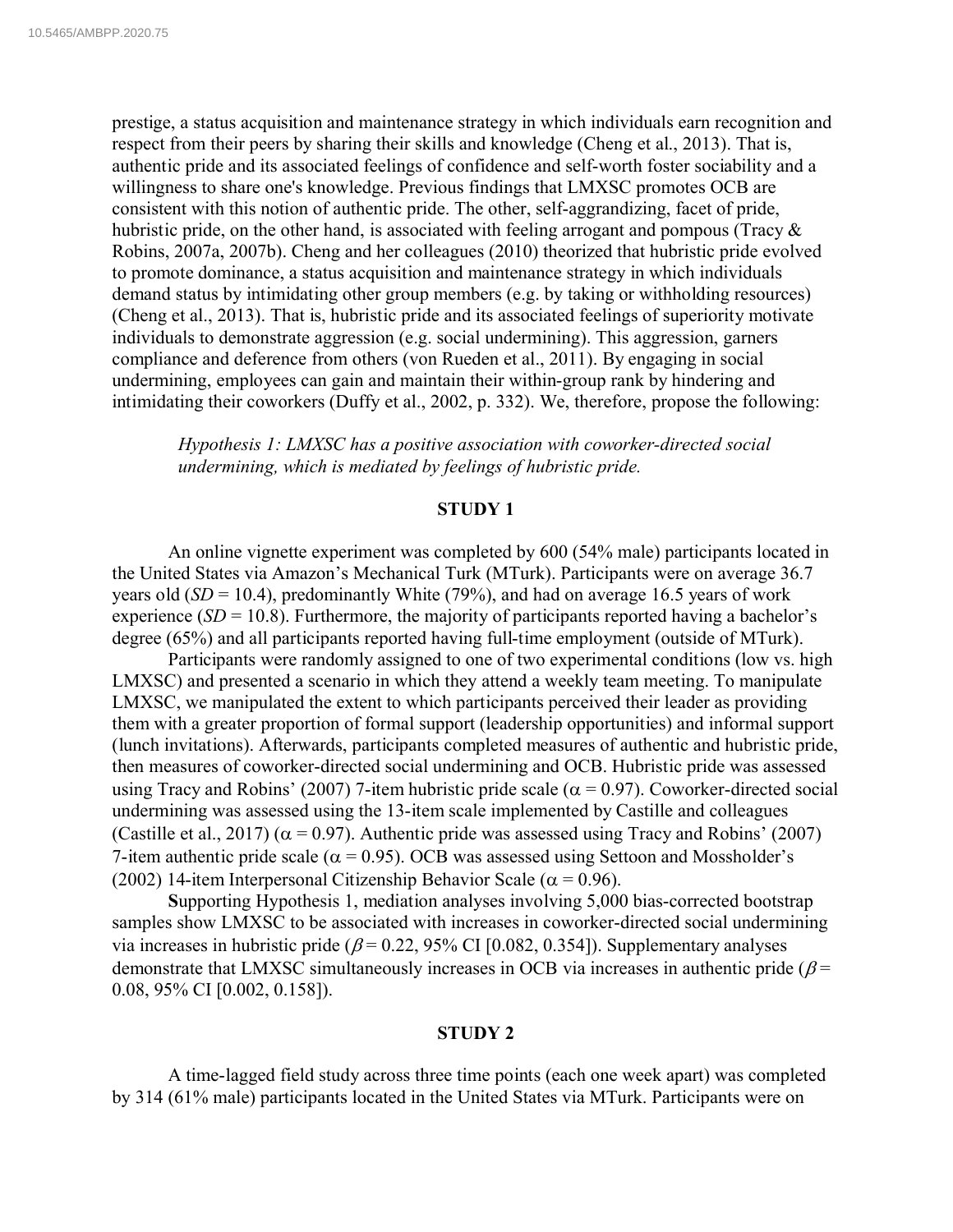average 36.4 years old  $(SD = 9.7)$  and predominantly White (77%). Sixty percent of participants reported having a bachelor's degree or higher university qualification. All participants reported having full-time employment (outside of MTurk), 6.5 years average tenure at their current organization (*SD* = 6.7), and 4.5 years average tenure under their current supervisor (*SD* = 3.5). The majority of participants (64%) reported having a male supervisor. Our final sample consisted of 303 participants after removing 11 participants (3.5%) who reported working alone. Leadermember exchange social comparison was assessed using Vidyarthi and colleagues' (2010) 6 item LMXSC scale ( $\alpha$  = 0.93). To provide a more robust test of our theory, we collected selfreport measures of LMX using Graen and Uhl-Bien's (1995) 7-item scale ( $\alpha$  = 0.89) to examine whether LMXSC explains additional variance above LMX. All other variables were measures using the same scales as in Study 1.

Supporting Hypothesis 1, mediation analyses involving 5,000 bias-corrected bootstrap samples show LMXSC is associated with increases in coworker-directed social undermining via increases in hubristic pride ( $\beta$  = 0.17, 95% CI [0.103, 0.255]). Supplementary analyses demonstrate that LMXSC simultaneously increases OCB via increases in authentic pride ( $\beta$  = 0.03, 95% CI [0.010, 0.058]). Robustness checks demonstrated that the inclusion of demographic variables (i.e. participants' age and gender) and workplace characteristics (i.e. participants' organizational tenure, tenure with their supervisor, and their supervisor's gender) as predictors of employees' pride or behaviors did not significantly affect our results or their interpretation.

#### **STUDY 3**

An online diary study was conducted with 147 (71% male) participants located in the United States and recruited via MTurk. Participants were on average 35.6 years old (*SD* = 9.9) and predominantly White (76%). Seventy-one percent of participants reported having a bachelor's degree or higher university qualification. All participants reported having full-time employment (outside of MTurk), a work schedule averaging 41 hours per week  $(SD = 6.2)$ , 6.8 years average tenure at their current organization (*SD* = 5.2), and 4.6 years average tenure under their current supervisor  $(SD = 4.0)$ . During a period of two weeks (i.e. 10 working days), participants were given access to two daily surveys, one midway through their work shift (*t*) and one at the end of their work shift  $(t + 1)$ . Data were matched for 138 (94%) of the original 147 participants providing us with 2,176 data points nested within these 138 participants. Daily LMXSC was assessed using 5 items adapted from Vidyarthi and colleagues' 6-item scale (Vidyarthi et al., 2010) (average  $\alpha$  = .97). The item "When my manager cannot make it to an important meeting, it is likely that s/he will ask me to fill in" was excluded because it was not expected to fluctuate daily. All other variables were the same as in Study 1. As done in previous longitudinal studies into leader treatment (Barnes et al., 2015; Bono et al., 2007), we only included participant data on days in which participants reported having contact with their supervisor and coworkers. Consequently, our final dataset comprised 1,574 data points nested within 131 participants.

Prior to our analyses, our daily measures were within-person mean-centered with *t* measures centered separately from  $t + 1$  measures. Due to the fact that survey measures (level 1) were nested within participants across time (level 2), we conducted our analyses using a series of multilevel and longitudinal regression analyses. Specifically, we used multilevel random effects models with random intercepts as recommended by Rabe-Hesketh and Skrondal (2012). We included various time-varying covariates into our model to provide a better test of our